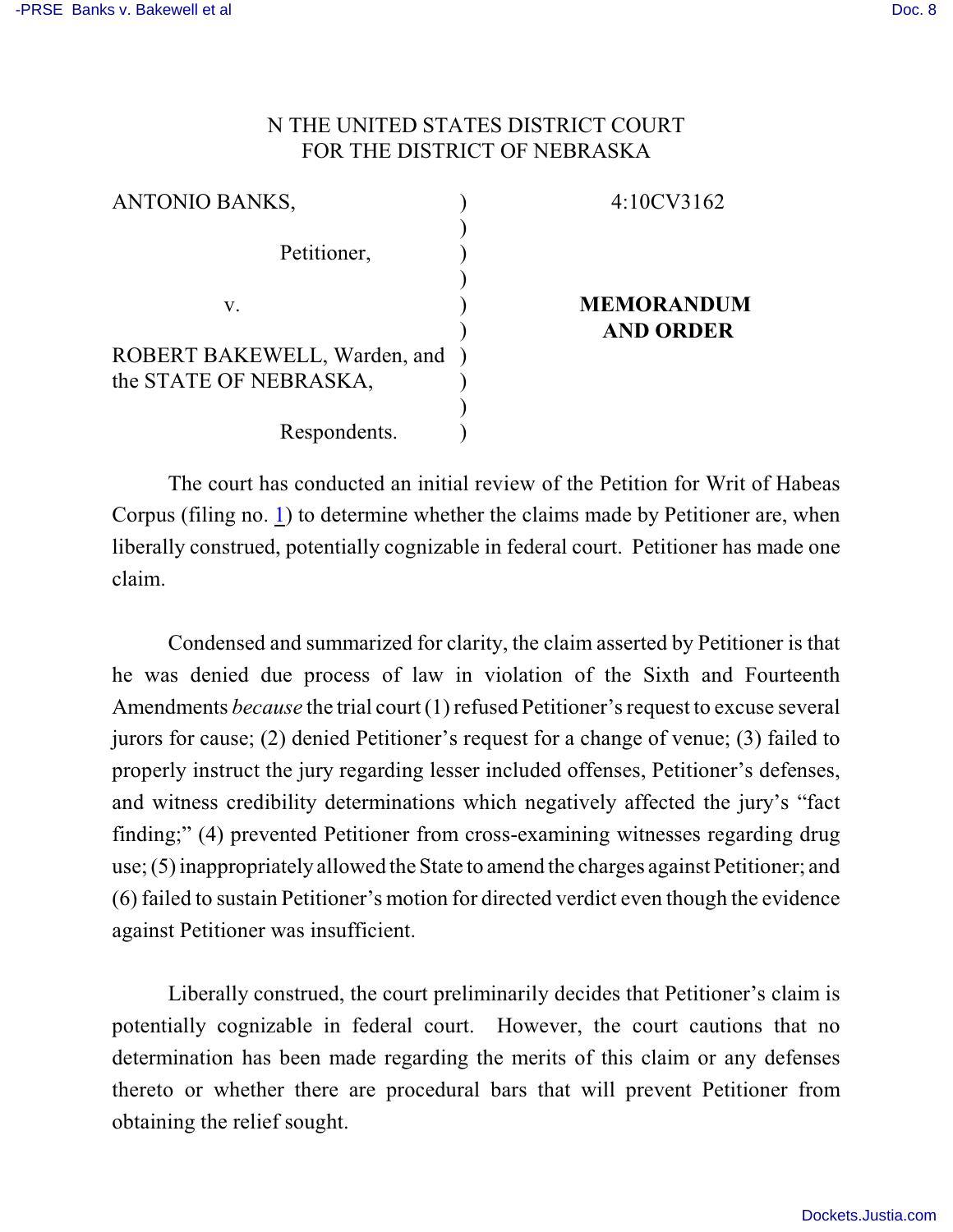## IT IS THEREFORE ORDERED that:

1. Upon initial review of the Petition (filing no. [1](http://ecf.ned.uscourts.gov/doc1/11302085452)), the court preliminarily determines that Petitioner's claim, as set forth in this Memorandum and Order, is potentially cognizable in federal court.

2. The Clerk of the court is directed to mail copies of this Memorandum and Order and the Petition to Respondents and the Nebraska Attorney General by regular first-class mail.

3. By November 8, 2010, Respondents shall file a motion for summary judgment or state court records in support of an answer. The Clerk of the court is directed to set a pro se case management deadline in this case using the following text: November 8, 2010: deadline for Respondents to file state court records in support of answer or motion for summary judgment.

4. If Respondents elect to file a motion for summary judgment, the following procedures shall be followed by Respondents and Petitioner:

- A. The motion for summary judgment shall be accompanied by a separate brief, submitted at the time of the filing of the motion.
- B. The motion for summary judgment shall be supported by such state court records as are necessary to support the motion. Those records shall be contained in a separate filing entitled: "Designation of State Court Records in Support of Motion for Summary Judgment."
- C. Copies of the motion for summary judgment, the designation, including state court records, and Respondents' brief shall be served upon Petitioner *except* that Respondents are only required to provide Petitioner with a copy of the specific pages of the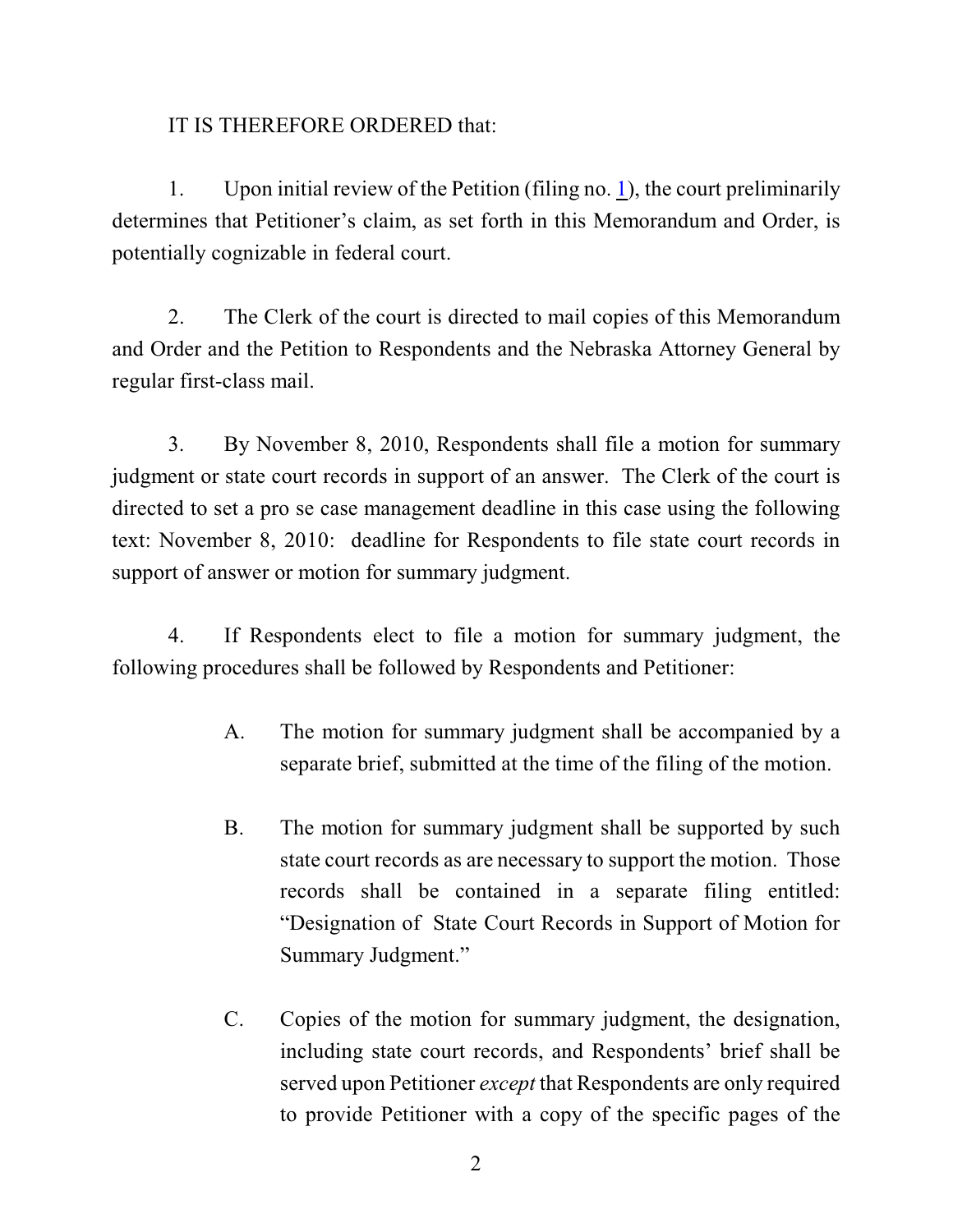record which are cited in Respondents' brief. In the event that the designation of state court records is deemed insufficient by Petitioner, Petitioner may file a motion with the court requesting additional documents. Such motion shall set forth the documents requested and the reasons the documents are relevant to the cognizable claims.

- D. No later than 30 days following the filing of the motion for summary judgment, Petitioner shall file and serve a brief in opposition to the motion for summary judgment. Petitioner shall submit no other documents unless directed to do so by the court.
- E. No later than 30 days after the filing of Petitioner's brief, Respondents shall file and serve a reply brief. In the event that Respondents elect not to file a reply brief, he should inform the court by filing a notice stating that he will not file a reply brief and that the motion is therefore fully submitted for decision.
- F. If the motion for summary judgment is denied, Respondents shall file an answer, a designation and a brief that complies with terms of this order. (*See* the following paragraph.) The documents shall be filed no later than 30 days after the denial of the motion for summary judgment. **Respondents are warned that the failure to file an answer, a designation and a brief in a timely fashion may result in the imposition of sanctions, including the release of Petitioner**.

5. If Respondents elect to file an answer, the following procedures shall be followed by Respondents and Petitioner:

> A. By November 8, 2010, Respondents shall file all state court records which are relevant to the cognizable claims. *See*, *e.g.*,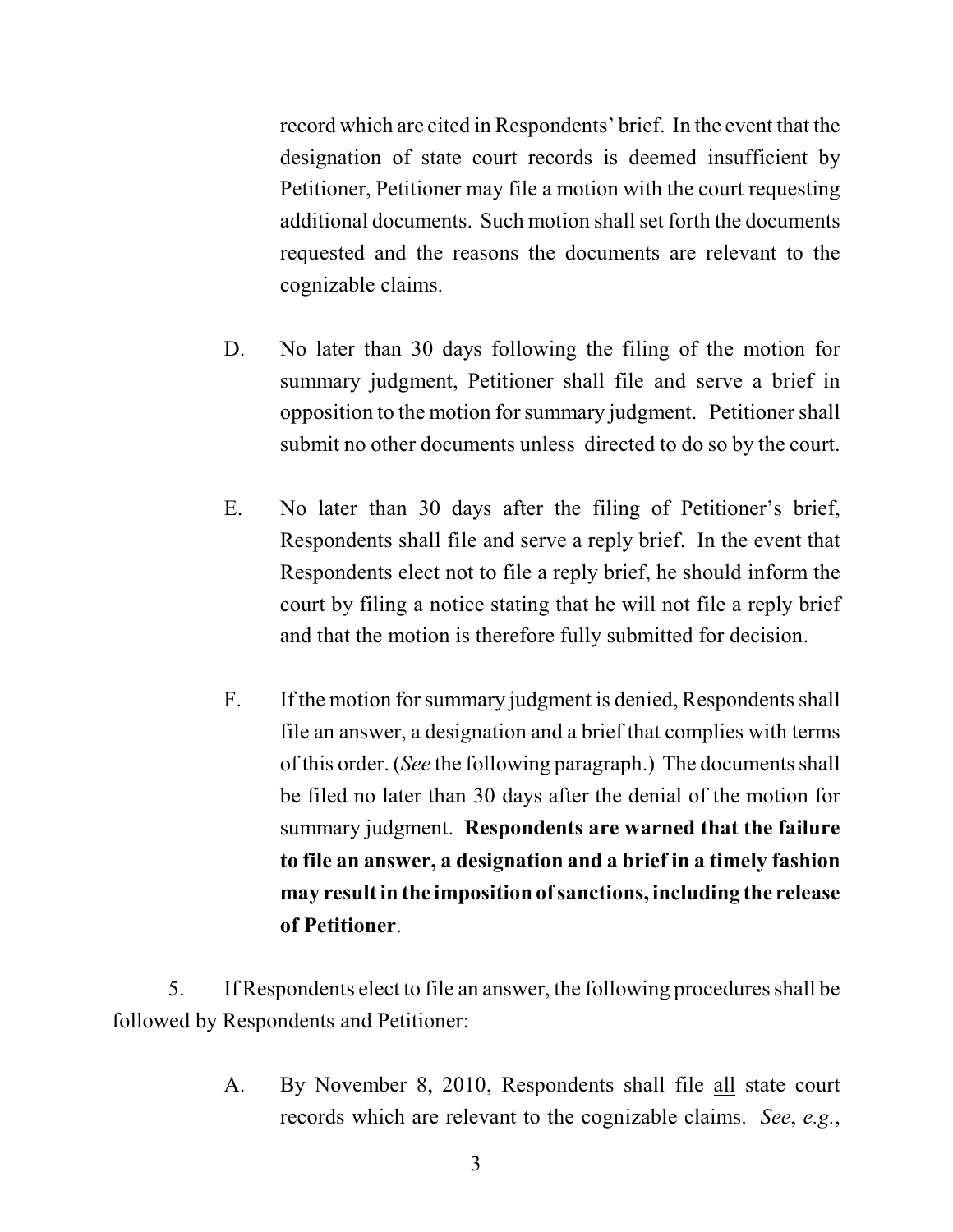Rule 5(c)-(d) of the *Rules Governing [Section 2254 Cases in the](http://web2.westlaw.com/result/default.wl?tf=0&fn=_top&scxt=WL&crbp=0&mt=Westlaw&rs=WLW9.08&cite=SECT+Section+2254&jrtadvtype=0&cfid=1&action=DODIS&rpst=None&cxt=DC&vr=2.0&disrelpos=4&candisnum=1&sv=Split&cnt=DOC&disnav=NEXT&ss=CNT&service=Find&rlt=CLID_) [United States District Courts](http://web2.westlaw.com/result/default.wl?tf=0&fn=_top&scxt=WL&crbp=0&mt=Westlaw&rs=WLW9.08&cite=SECT+Section+2254&jrtadvtype=0&cfid=1&action=DODIS&rpst=None&cxt=DC&vr=2.0&disrelpos=4&candisnum=1&sv=Split&cnt=DOC&disnav=NEXT&ss=CNT&service=Find&rlt=CLID_)*. Those records shall be contained in a separate filing entitled: "Designation of State Court Records In Support of Answer."

- B. No later than 30 days after the filing of the relevant state court records, Respondents shall file an answer. The answer shall be accompanied by a separate brief, submitted at the time of the filing of the answer. Both the answer and brief shall address all matters germane to the case including, but not limited to, the merits of Petitioner's allegations that have survived initial review, and whether any claim is barred by a failure to exhaust state remedies, a procedural bar, non-retroactivity, a statute of limitations, or because the petition is an unauthorized second or successive petition. *See*, *e.g.*, [Rules 5\(b\)](http://web2.westlaw.com/result/default.wl?tf=0&fn=_top&scxt=WL&crbp=0&mt=Westlaw&rs=WLW9.08&cite=SECT+Section+2254&jrtadvtype=0&cfid=1&action=DODIS&rpst=None&cxt=DC&vr=2.0&disrelpos=4&candisnum=1&sv=Split&cnt=DOC&disnav=NEXT&ss=CNT&service=Find&rlt=CLID_) and 9 of the *Rules [Governing Section 2254 Cases in the United States District](http://web2.westlaw.com/result/default.wl?tf=0&fn=_top&scxt=WL&crbp=0&mt=Westlaw&rs=WLW9.08&cite=SECT+Section+2254&jrtadvtype=0&cfid=1&action=DODIS&rpst=None&cxt=DC&vr=2.0&disrelpos=4&candisnum=1&sv=Split&cnt=DOC&disnav=NEXT&ss=CNT&service=Find&rlt=CLID_) [Courts](http://web2.westlaw.com/result/default.wl?tf=0&fn=_top&scxt=WL&crbp=0&mt=Westlaw&rs=WLW9.08&cite=SECT+Section+2254&jrtadvtype=0&cfid=1&action=DODIS&rpst=None&cxt=DC&vr=2.0&disrelpos=4&candisnum=1&sv=Split&cnt=DOC&disnav=NEXT&ss=CNT&service=Find&rlt=CLID_)*.
- C. Copies of the answer, the designation, and Respondents' brief shall be served upon Petitioner at the time they are filed with the court *except* that Respondents are only required to provide Petitioner with a copy of the specific pages of the designated record which are cited in Respondents' brief. In the event that the designation of state court records is deemed insufficient by Petitioner, Petitioner may file a motion with the court requesting additional documents. Such motion shall set forth the documents requested and the reasons the documents are relevant to the cognizable claims.
- D. No later than 30 days following the filing of Respondents' brief, Petitioner shall file and serve a brief in response. Petitioner shall submit no other documents unless directed to do so by the court.